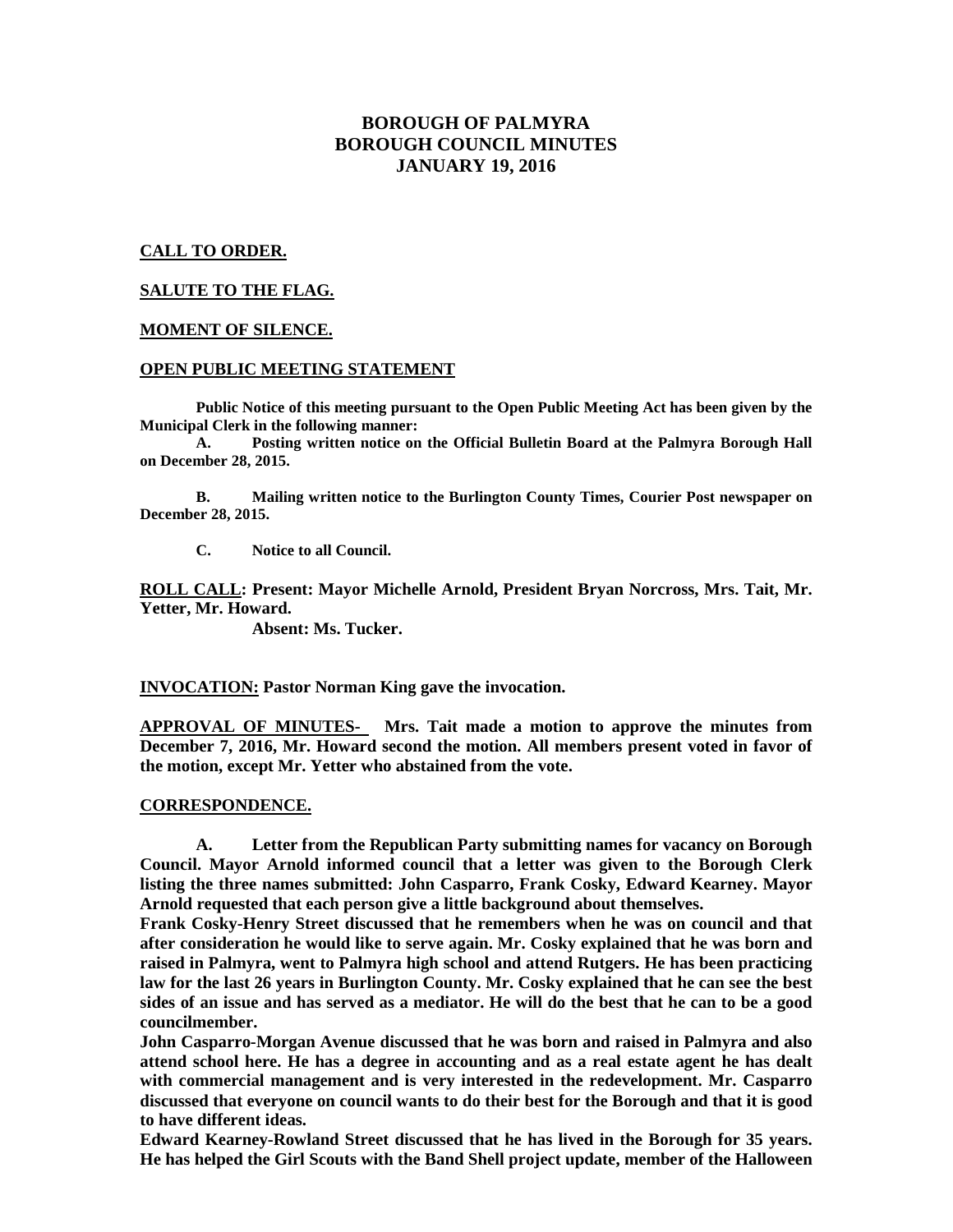**Parade and has helped with Palmyra Day. Mr. Kearney children attend the high school and that he hopes to help make council a better organization.** 

**Mayor Arnold explained that Borough Council has 15 days to consider an appointment for the vacancy. Mr. Howard discussed that Mr. Kearney discussed his community involvement and he inquired what community involvement the other candidates had. Mr. Cosky replied that he has helped the senior program with seminars and wills. He also assisted them with filing the correct paperwork for the organization. Mr. Cosky works with the tennis team and teaches tennis at Legion Field. Mr. Casparro explained that he is the Chairman of the Annual Alumni Soccer and helps raise about \$1,000 for the soccer team at the school. The alumni brings back the spirit and understanding of the team. The younger students are ball boys and girls at the game. Mr. Howard inquired if any of the candidates are interested in running in the November election? Mr. Cosky replied that he has discussed it.** 

 **B. Request for Leave of Absence-Crossing Guard-President Norcross made a motion to accept the leave of absence request, Mr. Yetter second the motion. All members voted in favor of the motion.** 

**C. Letter from the Burlington County Prosecutors Office-Body Worn Camera Assistance Program. Chief Pearlman received a letter from the Burlington County Prosecutor's Office concerning the Body Worn Camera Assistance Program. The program will award Palmyra \$8500. towards the purchases of the cameras. Chief Pearlman explained that he is still in the process of evaluating manufacturers of the cameras and that the Borough has till July to issue a purchase order. President Norcross inquired if the \$8500 covered the full cost of the cameras. Chief Pearlman replied that in last year's capital budget there were funds for the server and cameras, so the grant money will be a savings on the cameras. The different body cameras are being tested now.** 

### **APPOINTMENTS BY MAYOR MICHELLE ARNOLD.**

 **A. Appointments to the Public Safety Committee-Mayor Arnold will be the Chairman of the Committee and Shelby Tucker will be on the committee.** 

 **B. Appointments to the Land Use Board-Mayor Arnold appointed John Gural as the Class II member for one year term, Lewis Yetter as Class III, Council Representative for a one year term, Andrew Blaisdell as Class IV member for a four year term, Roberta Locke, as Class IV member for a four year term and Norman Kings, as Class IV member for a four year term.** 

 **C. Volunteer opportunities for Public Events Committee. Mayor Arnold requested that anyone interested in sitting on the committee should let her know.** 

# **PROFESSIONAL UPDATES.**

 **A. ERM-Mr. Hogue advised council that ERM has been working on the project on the south side of Route 73. Good progress has been made on the project. Mr. Hogue discussed that Mayor Arnold and Mr. Gural participated in a meeting with the state agencies and received good feedback on the project. The Brownfields department has visited the site and also the Director of Emergency Management conducted a visit. There has been a lot more interest regarding the public safety perspective and the redevelopment. Mayor Arnold reported that there is excitement at the state level and that the more activity, the better chance of advancing the project.** 

 **B. ERI-William Kirchner reported that on the agenda there is a change order for Curb-con. The work on South Broad Street is about 80 per cent completed, the rest will be completed when the weather breaks. West Second Street still needs paving and there are a few concrete projects to finish up. At the end of the contract there should also be a reduction. Mr. Kirchner discussed that the bids for the HVAC system were all rejected due**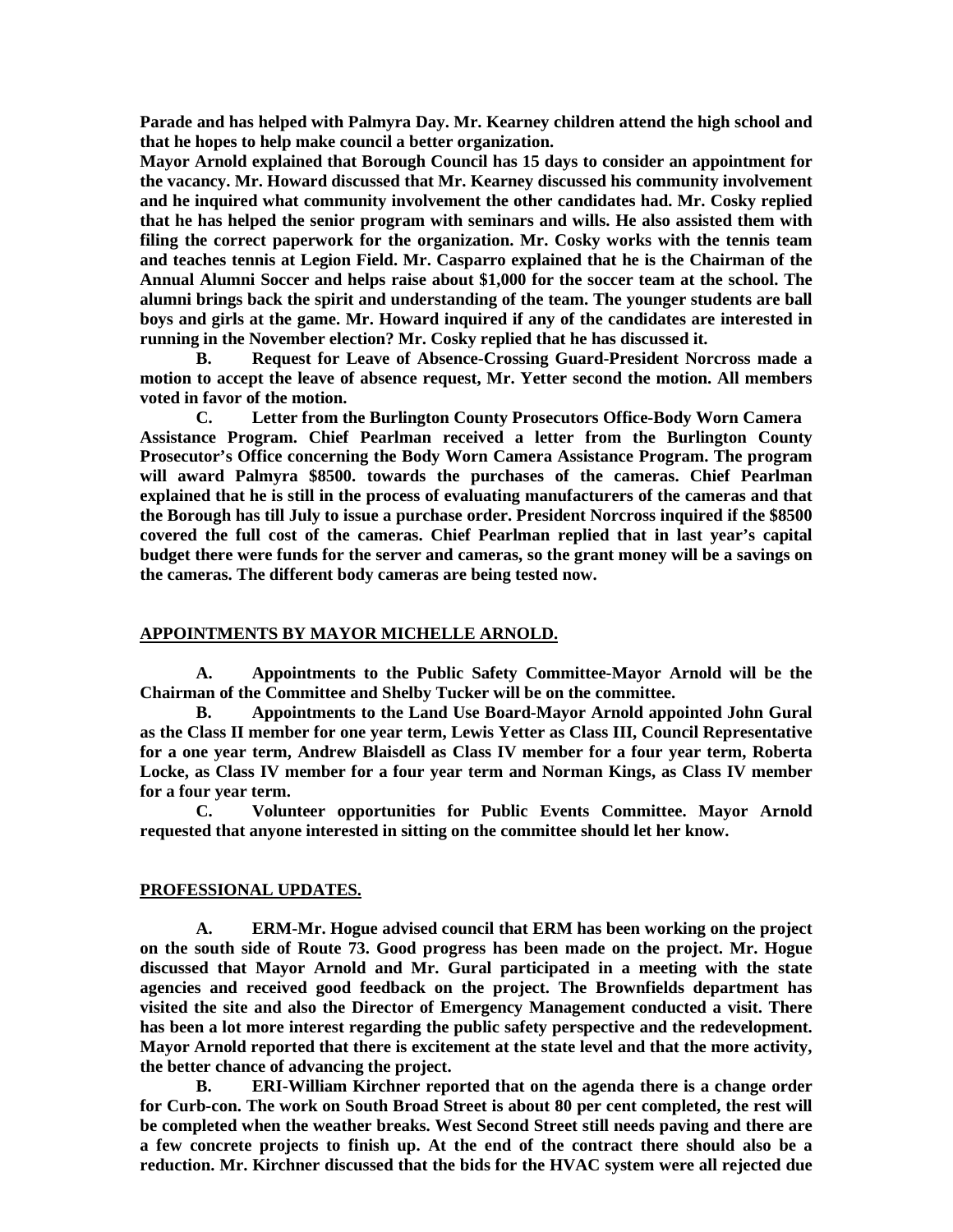**to missing information in all of them. An electrical contractor certification must be listed on the bid. Mr. Kirchner is requesting an additional \$1,000 for the advertising and rebidding of the project. All work on Parry Avenue has been completed and the bond can now be released. Mr. Kirchner has met with the Chief about the discussion of 4th Street becoming a one-way at the high school block. There will need to be a public outreach meeting for parents of students and residents. There was a discussion with council about the timing of the work for 4th street and that it would be better to have it put in place over the summer for the new school year. Mr. Kirchner explained that the project is mostly stripping and signage change. Council discussed that student safety is the most important component of the project. Mr. Gural explained that council may want to budget for the project in the 2016 budget instead of waiting for a DOT grant to redo the whole roadway. DOT is low on funding and it may take awhile to get approval. The stripping and signage could be done now and the roadway would be completed if the grant and funding is approved. Mayor Arnold recommend waiting for feedback from the community first and that the project should be completed over summer break. Mr. Kirchner reported on the accordion wall and that the design is wrapping up and that they will obtain quotes in the next few weeks. Mayor Arnold requested that Mr. Kirchner explain the entire project for new councilmembers who were not present at previous discussions last year. Mr. Kirchner explained that the current wall between the two classrooms will be elimate and that a partion wall will be installed that opens in the middle and folds back on each side to allow the two rooms to combine into one large room. A closet will need to be elimate and some lighting will be relocated as well as chair rails as part of the project. The senior organization had requested the wall due to needing more space for their meetings and activities. Mr. Kirchner advised council that the digging for the generator project at the community center will start on Monday, weather permitting. The tank at the sewer plant will be filled as part of the final project. Mr. Howard inquired if the partion wall will be sound proof. Mr. Kirchner replied that the wall is a true room separation designed for this purpose and will be sound proof. Mrs. Tait inquired if the low bidder for the generator is a new company this year. Mr. Kirchner replied that yes, they came in lower than last year's bid. Mr. Gural explained that the wall is a capital improvement project and fully funded a few years ago.** 

 **C. Mr. Burns, solicitor spoke about the Open Public Meetings Act and OPRA (open records act). The Open Public Meetings Act is a law that governs council bodies that meet. The governing body cannot meet with a quorum of members if the meeting is not advertised as a public meeting. NJSA 10:4-6 explains the law. Mr. Burns explained that OPRA is the open records act and provides that citizens have the right to ask for any record kept in a normal course of business and that the Municipal Clerk is the custodian records. The act states that any document that is maintained, created, record or received, including emails, text messages, calls logs are public records. The public has a right to these records whether they are created on a personal computer or cell phone, or on a Borough device. If a record is determine to be confidential, then it is not released and the public is advised the reason. President Norcross inquired as to how the public gets these records. Mr. Gural explained that there is a form on the website and also the form can be picked up at Borough Hall. Most documents can be produced right away unless they are in offsite storage. The Borough has 7 days to produce the documents. President Norcross inquired if there is a timeframe on the storage of the documents. Mr. Burns replied that the state does allow some records to be destroyed after approval by the state. Mr. Burns recommend that council do not use their personal devices to conduct any Borough business. Mayor Arnold explained that it is important to get that information out to the public as well as councilmembers. Mayor Arnold discussed that council committees are going to meet and prepare reports that will be presented at the second council meeting. Mayor Arnold explained that OPRA is one of the many reasons why she has requested Borough cellphones and laptops for all councilmembers. All Borough business paperwork is to be kept at Borough Hall.**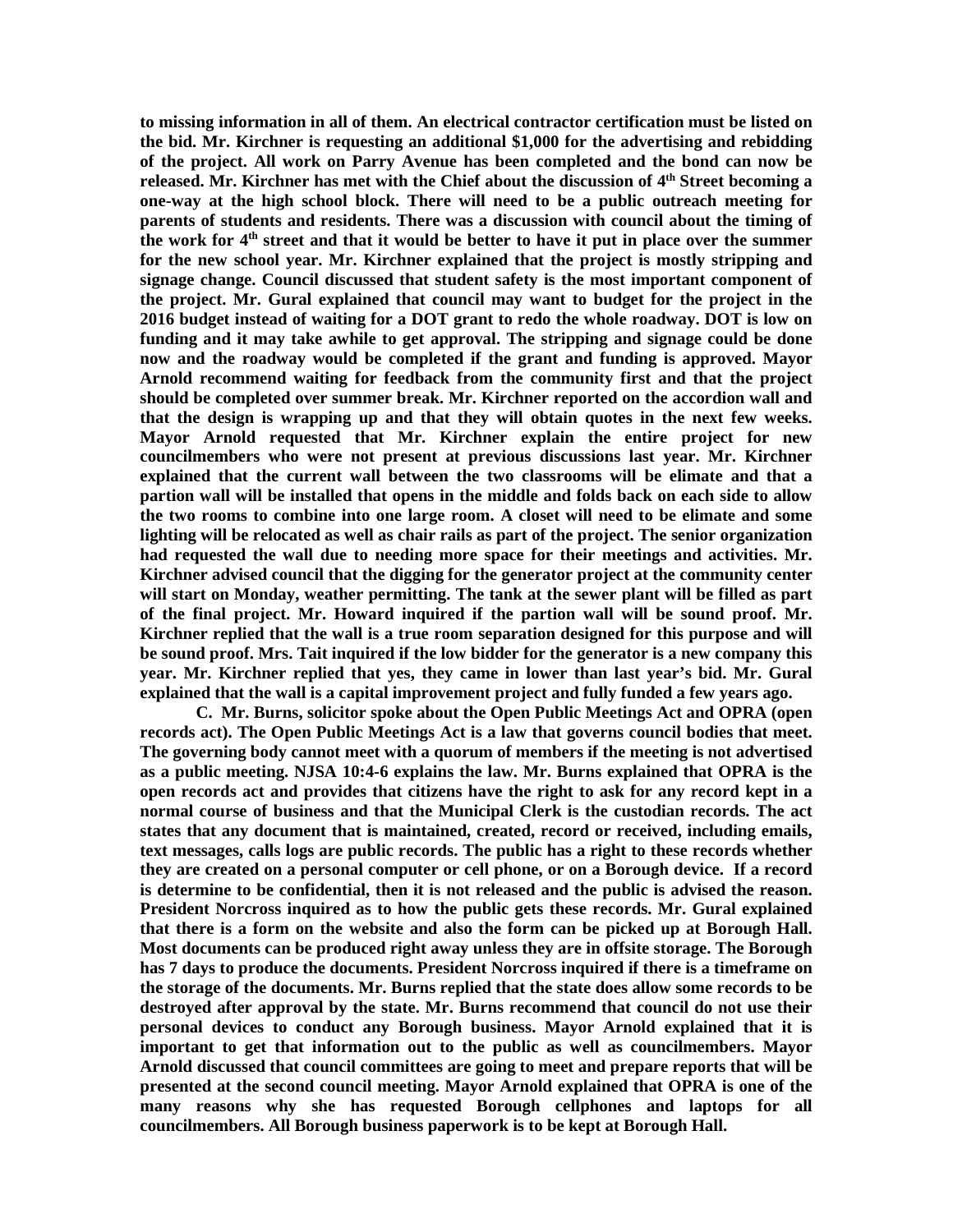**PUBLIC PORTION- This public portion is for matters listed on the agenda only. Please state your name and address for the record. An opportunity for the public to comment on other matters is listed later in the agenda. President Norcross made a motion to open the public portion, Mr. Yetter second the motion. All members present voted in favor of the motion.** 

**Ms. Veitenheimer-Rowland Street inquired if the water company replaced their pipes on South Broad Street before the new project was completed. Mr. Kirchner replied that those that needed replacing were done and that the ultities are always notified before a project starts that they need to do their work first. Ms. Veitenheimer discussed that the water company dug up Parry Avenue after it was newly paved. Mr. Kirchner explained that the new road projects cannot be disturbed for 5 years unless there is an emergency. The water company will be repaving Parry Avenue to make it new again. Ms. Veitenheimer inquired about Resolution 2016-51 for time off for employees. Mr. Gural replied that this is a renewal of a resolution adopted in 2015 that allows employees hired after 2007 to have additional PTO days off. They currently do not received any sick time.** 

**Mrs. Jones-West 5th Street inquired as to which way the door for the wall will open at the community center. Mr. Kirchner replied that the plan is to open from the center and each half will fold back against the walls. Mr. Gural discussed that the plan will be discussed. Mrs. Jones inquired if the senior program will need another place to meet while the construction is going on. Mr. Gural replied that he will work it out with Mrs. Jones. Mayor Arnold explained that all groups will be coordinated with the wall. Mrs. Jones inquired as to which way the traffic will be directed on the 4th street project. Mr. Gural explained that it would go towards Delaware on 4th Street so that students can safely get to the sidewalk and curbs. Mrs. Jones discussed that the seniors have their calendar completed for the 2016 year through December. The Chief will be holding another Senior Academy.** 

**President Norcross discussed that if the water company is allowed to do their work before a project begins, what constitutes an emergency to allow them to open the street later. Mr. Kirchner explained if a road is leaking with water and that an ordinance was adopted requiring them to pay extra for the road openings and also to repair the roadway as it was. Chief Pearlman explained that the recent water break at the corner of Highland and Broad was an emergency.** 

**Mr. Rader-Harbour Drive inquired if the Route 73 project could be discussed now. Mayor Arnold explained that this public portion is only for items listed on the agenda, such as resolutions or ordinances and that there is an opportunity later in the agenda for general public comments.** 

**Mr. Cosky-Henry Street discussed that the one-way on 4th street should be implanted for the residents first and then the students during the summer.** 

Mr. O'Conner-Broad Street inquired if the homes on 4<sup>th</sup> Street will have enough parking if **the street is made a one-way and will it make them park on Delaware.** 

**Mr. Reed-Temple Blvd. discussed that the bids should have stated that the contractors needed their license on the scope of work and how many bids were received. Mayor Arnold explained that bidding with a government project is different than in the private industry. Mr. Gural explained that the license was a requirement in the bid packets handed out and that no one submitted the correct information, the information cannot be added later, so the whole project must be rebid. There were four bids received.** 

**Mrs. Scott-Front Street inquired about the Tri-boro Vet property. Mayor Arnold replied that it will be discussed later in the agenda.** 

**No one else wishing to be heard, President Norcross made a motion to close the public portion, Mr. Howard second the motion. All members present voted in favor of the motion.** 

**ORDINANCE ON FIRST READING. (public hearing on Feb. 16, 2016).**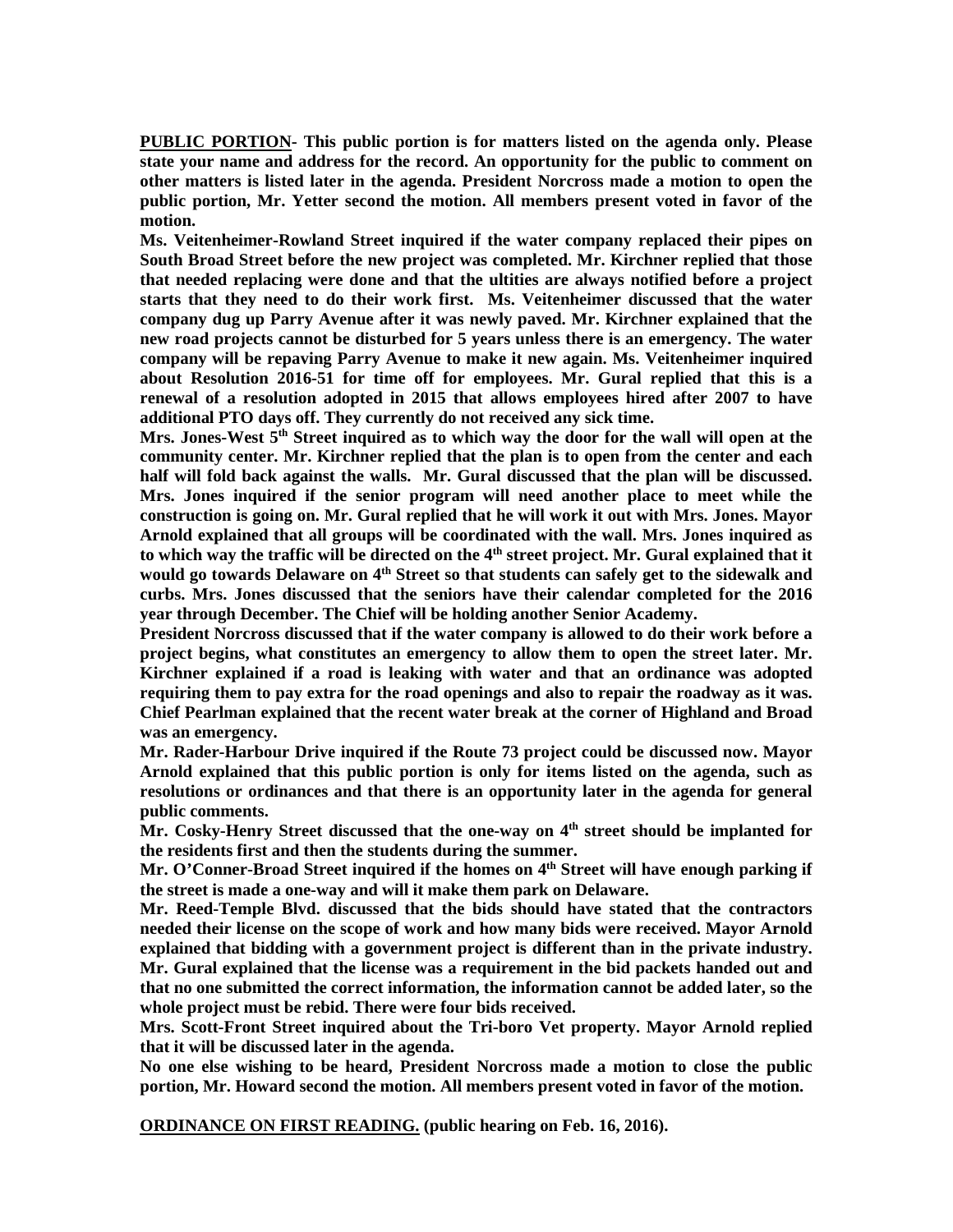**ORDINANCE 2016-1, An Ordinance of the Borough of Palmyra Amending Ordinance 2014-19, An Ordinance Amending Personnel Policies and Procedures Manual Regarding Health Benefits For Retired Employees By Allowing Retirees to Receive Paid Health Benefits. Mayor Arnold read the title into the record. There will be a public hearing on the ordinance on February 16, 2016 at 7pm. President Norcross made a motion to adopt the ordinance on first reading, Mr. Howard second the motion. At the call of the roll, the vote was:** 

 **AYES: President Norcross, Mrs. Tait, Mr. Howard, Mr. Yetter.** 

 **NAYES: None. The ordinance was adopted on first reading and will be heard on second and final reading at the council meeting of February 16, 2016.** 

**RESOLUTIONS. Consent Agenda- Resolution 2016-46 Resolution 2016-60 will be enacted as a single motion, if any resolution needs additional discussion it will be removed from the consent agenda and voted on separately. President Norcross inquired about Resolution 2016-49 and what hours are they supposed to be working? Mr. Gural explained that it is a shared services agreement with Willingboro and that they are available from 8:30-4:30pm. Chief Pearlman explained that if it is an emergency they are available 24 hours a day, the Borough just has to call them direct after hours. Resolution 2016-60 will be added to the agenda, An Resolution Authorizing Environmental Resolutions To Rebid and Award change Order for HVAC Project To ERI In An Amount Not To Exceed \$1,000.** 

**President Norcross made a motion to approve the consent agenda, Mr. Howard second the motion. At the call of the roll, the vote was:** 

**AYES: President Norcross, Mrs. Tait, Mr. Howard, Mr. Yetter. NAYES: None.** 

**A. Resolution 2016-46, Resolution Establishing Fees In Connection With The Tax Collector's Office For The Borough Of Palmyra. (tax liens and return checks).** 

**B. Resolution 2016-47, Resolution Authorizing Mayor Michelle Arnold To Sign The Agreement With Burlington County Department of Public Works-Division of Mosquito Control For Aerial Applications.** 

**C. Resolution 2016-48, Resolution Appointing Tracy Kilmer As Fire Official For A Three (3) Year Term Effective January 1, 2016.** 

**D. Resolution 2016-49, Resolution Authorizing The Mayor To Sign The Shared Service Agreement For The Provision Of Animal Control Services With Willingboro Township For 2016.** 

**E. Resolution 2016-50, Resolution Approving Contract Change Order #1 For Curb Con Inc. For The South Broad Street And 2015 Road Improvement Program In The Amount Of \$5,126.43 For A Total Contract Price Of \$516,518.92.** 

**F. Resolution 2016-51, Resolution Amending Personnel Policies And Procedures Manual By Authorizing Additional PTO Days In 2016 For Non-Uniformed Part-time And Full-time Employees Hired After January 1, 2007.** 

**G. Resolution 2016-52, Resolution Authorizing The Cancellation Of Taxes For A Totally Disabled Veteran Located At Block 134, Lot 6 For The Tax Year 2015 and Thereafter And Refunding Taxes Paid.** 

**H. Resolution 2016-53, Resolution To Confirm Mayor Michelle Arnold's Appointments.** 

**I. Resolution 2016-54, Resolution Authorizing Refund of Tax Overpayments for Block 87, Lot 3.** 

**J. Resolution 2016-55, Resolution Approving A Contract With**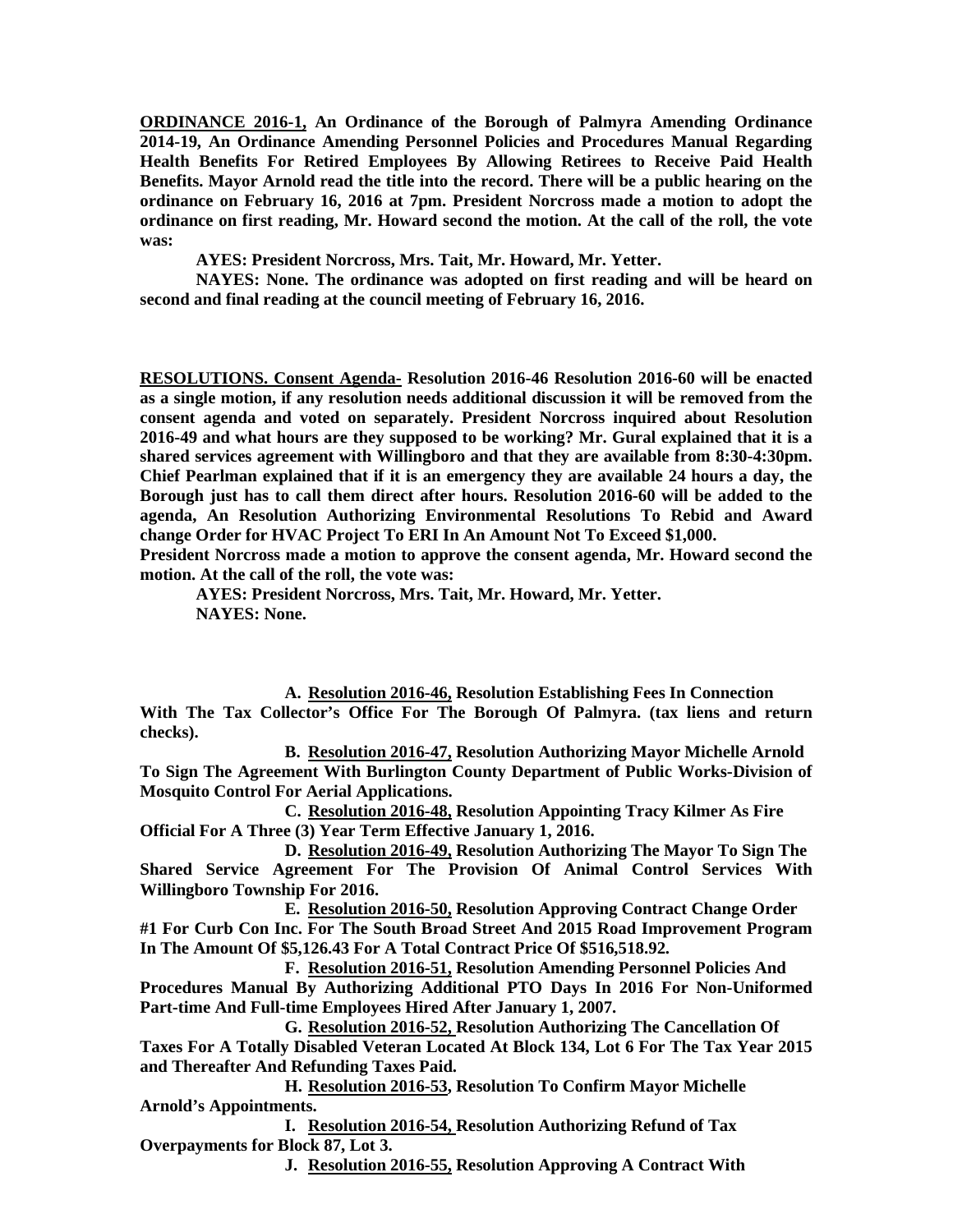**Ransome Caterpillar Inc. For Generator Preventive Maintenance Contract For 2016 In The Amount Of \$4,200.00.** 

**K. Resolution 2016-56, Resolution Rejecting 2016 HVAC Maintenance Contract Bids Due To Documentation Absent From Bids.** 

**L. Resolution 2016-57, Resolution Authorizing The Release Of The Maintenance Bond Posted By F & P contractors Inc. for The Parry Avenue Improvements Phase II Project.** 

**M. Resolution 2016-58, Resolution Authorizing The Payment Of Bills In The Amount Of \$1,545,510.68.** 

**N. Resolution 2016-59, Resolution Authorizing Submission Of A Strategic Plan For The Borough Of Palmyra Municipal Alliance Grant.** 

**COMMUNITY SPOTLIGHT. Mayor Arnold explained that this is a new portion of the agenda that is for residents and businesses to share their events.** 

**Mrs. Jones-West 5th Street discussed that she has been a resident for 78 years and that young people used to attend dances on Friday and Saturday night. A lot of things got accomplished because residents talked to each other. On February 13th the Senior Association is holding a Valentine's Day Hop at the Community Center. The cost is \$10. And everyone is welcomed. There will be food, prizes and comedy. A member Eleanor Tilmont will turn 100 years old and will be honored at the Hop. Mrs. Tilmont will also be honored on February 14th with a luncheon by the Porch Club in Riverton. Mr. O'Conner-Broad Street inquired about the empty store fronts. Mayor Arnold requested that he hold his comments till the regular public portion.** 

### **DISCUSSION ITEMS.**

**A. Professional transitions. Mayor Arnold reported that she and Mr. Gural have been meeting with the new professionals.**

**B. Northeast Professional and Housing Inspection Services-RFP Mr. Gural explained that the contract expires the end of February and the company has chosen to not renew their contract. Mrs. Kilmer is available to do inspection temporarily. Mrs. Kilmer is the Housing Official for the Borough and her appointment expires in March. Mayor Arnold inquired about the cost to send out the request for proposals (RFP). Mr. Gural explained that the majority of the proposal is completed in house. Mrs. Tait inquired as how long it will take to get the RFP out and receive proposals back. Mr. Gural replied that the longer a project is advertised the more interest it receives but it could be turned out in a month. Mayor Arnold recommend that the RFP should go out now since companies are not as busy this season and that the Borough may get better interest. Mr. Gural will prepare the RFP and submit it to Mr. Burns for his review and will present it to council at the February 1st. meeting.** 

**C. Educational Opportunities for Governing Body. Mr. Gural informed council that there is a budget seminar being offered by Bowman and Company on January 27th for councilmembers to attend. It is an excellent program especially for new members. There is also an orientation for newly elected officials on January 23, Ms. Tucker and Mr. Yetter are attending. On March 1 there is a seminar and dinner for elected officials in Eastampton sponsored by the JIF.** 

**D. Laptop Computers for Mayor and Borough Council proposal. Mr. Gural informed council that the proposal for the laptops for the Mayor and Borough Council is roughly \$11, 300. It is a capital expenditure and includes computer, software and warranties. Mr. Howard inquired if there is money already set aside. Mr. Gural responded that there are funds in a capital ordinances that was adopted. The purchase will be under state contract as well. Mrs. Tait inquired if this will elimate paper at council meetings. Mayor Arnold explained that it is the most official way and efficient way for**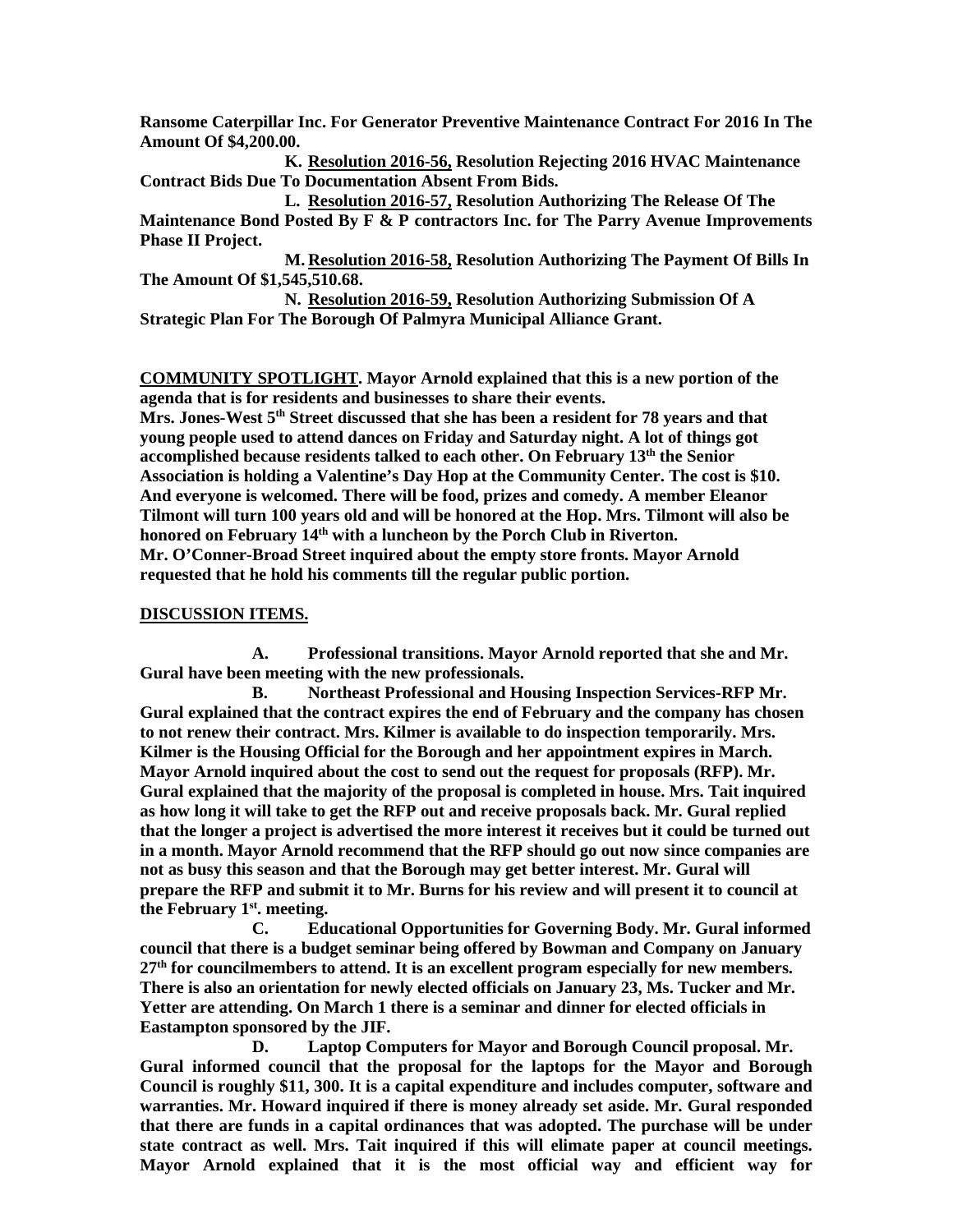**councilmembers to communicate. Council will be able to access their emails and not have to use their personal devices. Mr. Howard inquired if this is also for the purchase of cellphones. Mr. Gural replied that cellphones will have to be handled at budget time as they are not a capital purchase. President Norcross inquired if there are less expensive devices such as a tablet or Ipod. Mr. Gural explained that these are HP laptops and the cost is about \$750. The software is additional with licensing. They will be maintain by the Borough's IT professionals and connected to the Borough server. President Norcross requested that the decision be tabled till Feb. 1st so that other options can be explored and give everyone time to review the information.** 

**E. Mayor and Borough Council webpage & phone extensions update. The webpage has been updated with all council's information and phone extensions.** 

**F. Downtown Revitalization Palmyra and Riverton Joint Venture. Mr. Gural explained that there is an outline in conjunction with Riverton in the council packets. Mayor Arnold discussed that there would need to be approval from Riverton as well for it to be a joint venture. Mr. Gural recommend a joint resolution from both towns to advance.** 

**G. Cell tower update. Mr. Gural informed council that he will reach out to the consultant and request that he speak at the next meeting.** 

**H. Mayor's Wellness Campaign-Mayor Arnold explained that she have further information at a later date.** 

 **I. Defense driving program-President Norcross explained that all employees should be required to take the program before allowing them to drive a Borough vehicle. The Borough will receive credit on their insurance as well as their personal insurance. The total cost per person is \$10.50 not to exceed \$1500.00 Mrs. Tait inquired if it is a written program. President Norcross explained that it is basically a lecture and that the program is presented to the Seniors every three years. There will 35 people to a class and it will run from 9am-3pm.** 

### **ADMINISTRATOR REPORT.**

**A. COAH/Fair Share Obligation update. Mr. Gural discussed that a memo was issue in December from Mr. Rosenberg on the Borough's COAH regulations. The courts have indicated that the Borough needs 109 units, but the Borough's consulted says that the amount should be only 39. There has not been a final determination made yet.** 

**B. Tri-Boro Vets Property-will give updates at next meeting, moving forward.** 

**C. Trash Collection-Palmyra Arms Apt.-Mr. Gural informed council that the Palmyra Arms Apartments have been collecting their own, but that they are eligible to have the Borough collect the trash under the multi-unit provision. The new owners have approached the Borough and want to be reimbursed for the trash collection or have the Borough collect it. The Borough belongs to the MACC program which collects multi-units trash, Mr. Gural will contact the contractor and have them start on March 1st. Mr. Howard inquired if this involves recycling also. Mr. Gural replied that as part of the County program, the apartments are required to recycle.** 

**D. Budget update-Introduction of 2016 budget due by March 18, 2016.-Mr. Gural is recommending a budget meeting for March 5 as introduction is required by March 18 and adoption by April 22. The sewer rates may have to be increase and the sewer budget has to be adopted as the same time as the Borough budget. The rates should be increase for the April billing or the bills may have to be delayed. More surplus was used last year from the sewer budget, so it needs to be replenished this year. If the rate increase is not completed by the April billing, then the residents may get hit with double billing in October. The municipal side of the budget is in good shape.** 

**E. Shared Services with Riverside Township. Mr. Gural informed council that the shared services for tax collector is not working out with Riverside, so the plan was terminated.**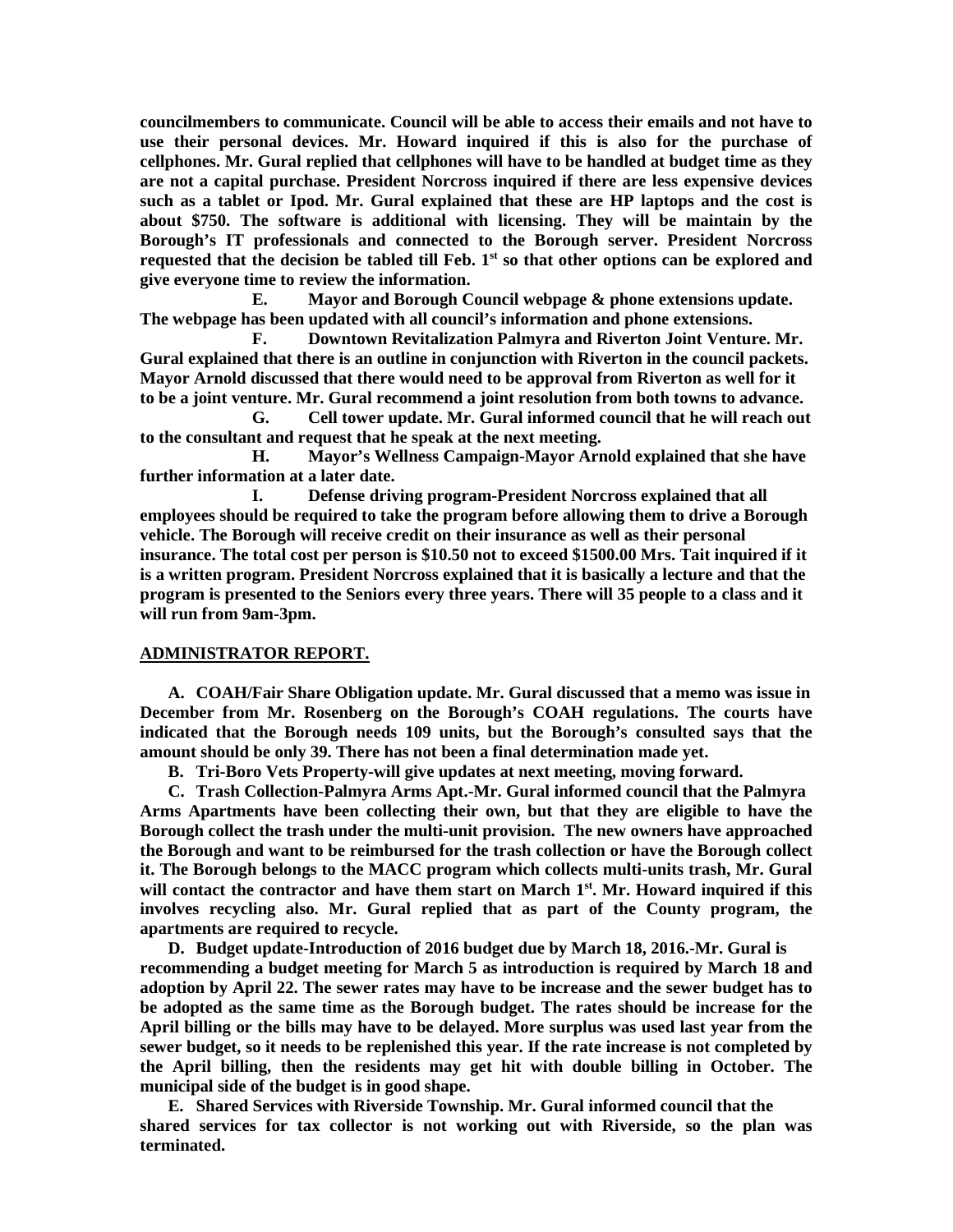### **COMMITTEE REPORTS.**

**Public Works/Sewer- Mr. Yetter reported that council received a copy of Mr. Ryan's report. The committee meeting is scheduled for the last Tuesday of every month. Shade Tree/Recreation- Mr. Howard reported that there has been no shade tree meeting as the committee has not been appointed yet. Recreation will start back up in full swing in February, football held their annual banquet.** 

 **Building and Grounds. Mrs. Tait discussed that the soccer and baseball fields need to be looked at. Mrs. Tait will make a list of the repairs that need to be done.** 

**Business/School Board. President Norcross informed council that the committee meeting will be held on February 9 at 7pm at Borough Hall. Mayor Arnold and President Norcross attend the reorganization of the School Board.** 

**PUBLIC COMMENT. Please state your name and address for the record. President Norcross made a motion to open the public portion, Mr. Howard second the motion. All members present voted in favor of the motion.** 

**Mrs. Jones-West 5th Street discussed that the senior program has between 125-140 members. Mrs. Jones inquired if the increase in rates will take away the senior discount for sewer bills. Mr. Gural replied that it will need to be a decision that council makes after reviewing the budget. Mrs. Jones inquired as to whom is now running the Municipal Alliance Program. Mr. Gural responded that Ms. Birch at the high school and that the school is handling the program this year.** 

**Mr. O'Conner-Broad Street inquired as to who is invited to the meeting on the 9th . President Norcross explained that it will just be committee members this time. Mr. O'Conner discussed the sewer rate increase and that it will put a lot of business out of business. The rates are too high now. President Norcross responded that the business committee will be looking at how to help the business in town. Mr. O'Conner informed council that he had a problem with the police department and their respond to a call he made. Mayor Arnold inquired as to what type of solution can council offer Mr. O'Conner. Mr. O'Conner explained that he would like to talk to someone other than the Chief. Mayor Arnold replied that she understands that he is upset and will be happy to sit down with him. Mr. Rader-Harbour Drive discussed that the completion of the clean-up seems to be holding up the redevelopment of Route 73. The funding for the clean-up has been going on for over 10 years and the status is unknown. Mr. Rader explained that he comes to the meetings and hears the updates, but still doesn't know the completion date of the work. Borough Council should make the information available to the public. Mr. Rader inquired if there are certain corners of the project that can have development started while waiting for the clean-up. Mayor Arnold explained that in the past few weeks there has been a lot of activity and the site has gained more recognition. She understands that it is frustrating to the residents, but that it is a moving target and not just emission clean up. There are several other components that have to fall in place also. Mayor Arnold explained that the Borough is working on getting access to the entire area so that clean up can progress. Most of the work is documented on the website for redevelopment. Mr. Hogue explained that emissions and ordnances were found about five years ago and that it has been a slow process due to public funding needed. The focus now is on the Palmyra Cove area and trails. Mr. Rader requested that a map be placed in Borough Hall for the residents to review. Mr. Houge replied that he can provide the map with grids. Mr. Rader discussed that owners of the properties are making out with the Borough doing the clean-up. Mayor Arnold explained that both efforts need to move forward at the same time, looking for a redeveloper and the clean-up. Mr. Gural explained that the Borough does not own any of the site and that**